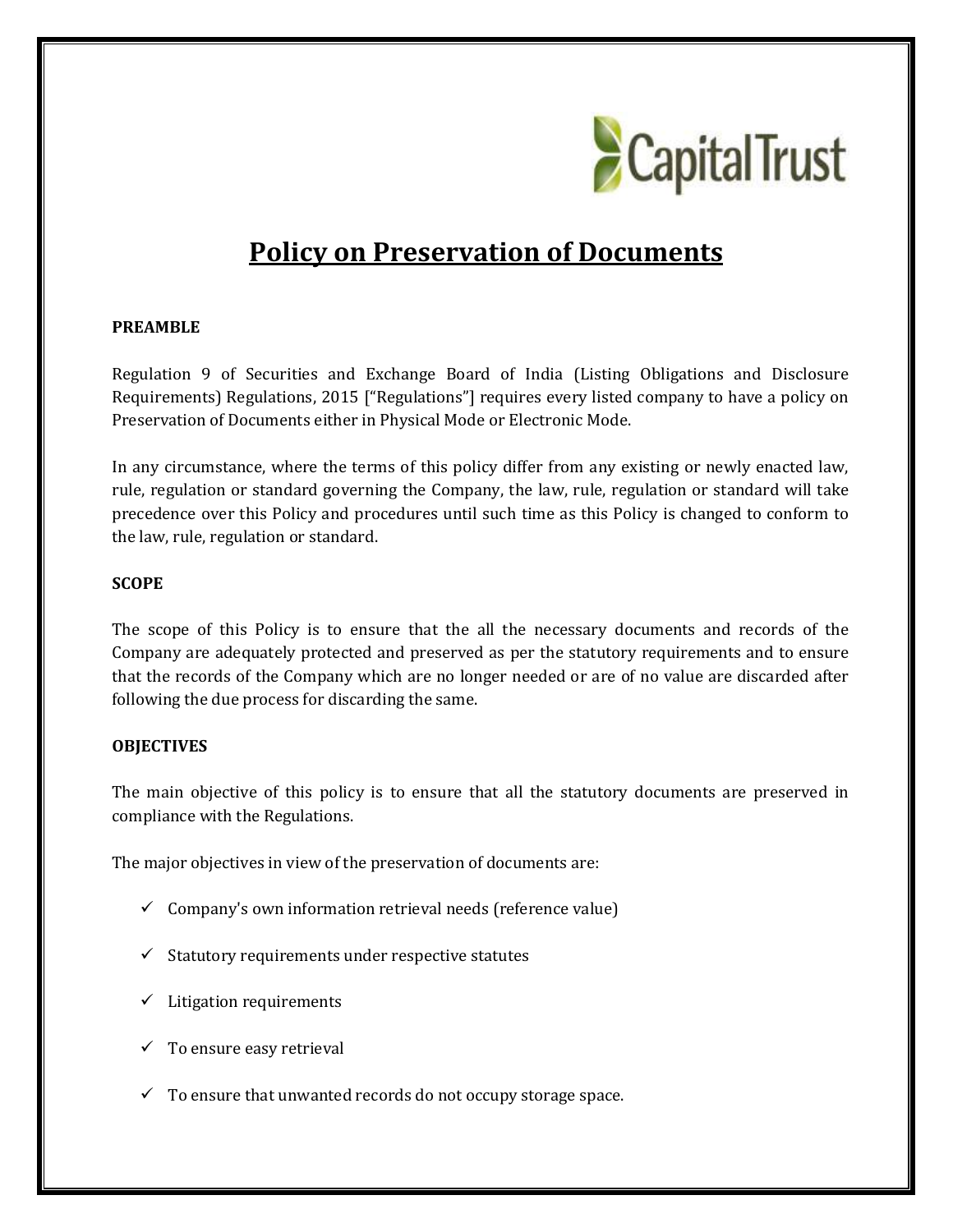### **DEFINITION**

In this policy unless the context otherwise requires

**"Act"** means the Companies Act, 2013 and rules made there under, as amended from time to time

**"SEBI Regulations"** shall mean Securities and Exchange Board of India (Listing Obligations and Disclosure Requirements) Regulations, 2015, as may be amended from time to time

**"Company"** means Capital Trust Limited

**"Document"** includes summons, notice, requisition, order, declaration, form and register, whether issued, sent or kept in pursuance of this Act or under any other law for the time being in force or otherwise, maintained on paper or in electronic form

**"Key Managerial Personnel"** or "KMP" shall have the same meaning ascribed to it under the Act

**"Board" or "Board of Directors"** shall mean the Board of Directors of Hindustan Construction Company Limited, as may be re-constituted from time to time

**"Financial Year"** shall have the same meaning as prescribed to it under the Companies Act, 2013

**"Electronic Form"** with reference to information means any information generated, sent, received or stored in media, magnetic, optical, computer memory, micro film, computer generated micro fiche or similar device.

**"Electronic Records"** means the electronic records as defined under clause (t) of sub-section (1) of section 2 of the Information Technology Act, 2000.

The words or expressions used but not defined herein, but defined under Companies Act, 2013 or the SEBI Regulations shall have the same meaning assigned therein.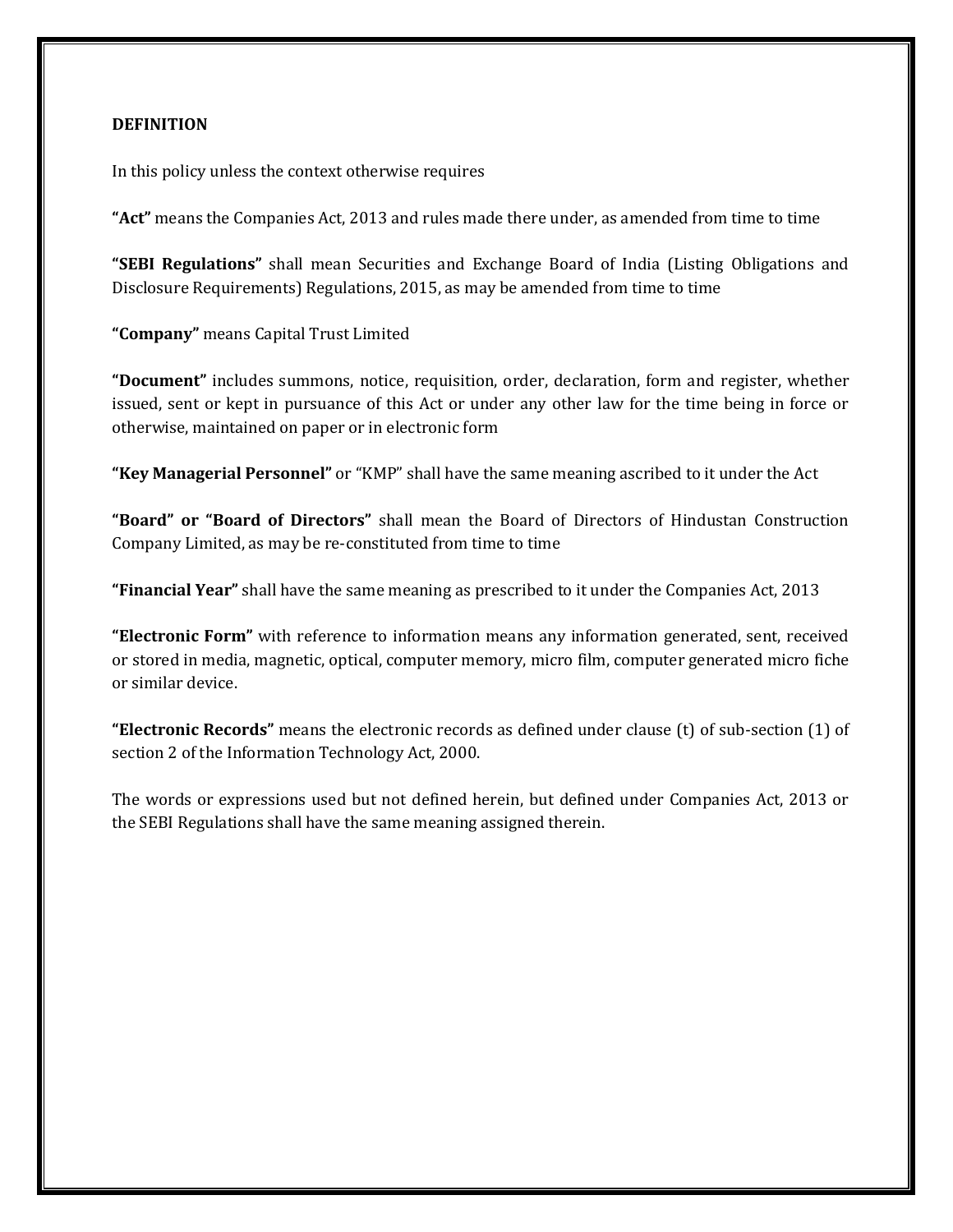#### **RESPONSIBILITY**

The departmental head concerned will be responsible for the maintenance, preservation and destruction of records pertaining to the respective Department. The Administrator is also authorised to make modifications to the Documents Preservation Schedule from time to time to ensure that it is in compliance with local, State and Central Laws and monitor compliance with this Policy.

#### **MODE OF PRESERVATION**

Records/documents may be preserved either physically or in electronic form.

#### **DESTRUCTION OF RECORDS**

The documents of the Company which are no longer required as per the time schedule prescribed in the Annexure A may be destroyed. The concerned officer may direct employees in charge from time to time to destroy the documents which are no longer required as per the documents Preservation Schedule given under Annexure A. The details of the documents destroyed by the Company shall be recorded in the Register for Disposal of Records to be kept by Employees who are disposing of the documents in the format prescribed at Annexure B. The entries in the register shall be authenticated by the Authorised Person.

#### **GENERAL AUTHORISATION**

The Policy shall be reviewed on a periodic basis and the Chairman and Managing Director / Wholetime Directors and Company Secretary are authorized severally to make such changes as may be deemed necessary or as warranted by law.

#### **AMENDEMENT**

The Board shall have power to amend any of the provisions of this Policy, substitute any of the provisions with a new provision or replace this policy entirely with a new Policy according to subsequent modification(s) / amendment(s) to Regulations.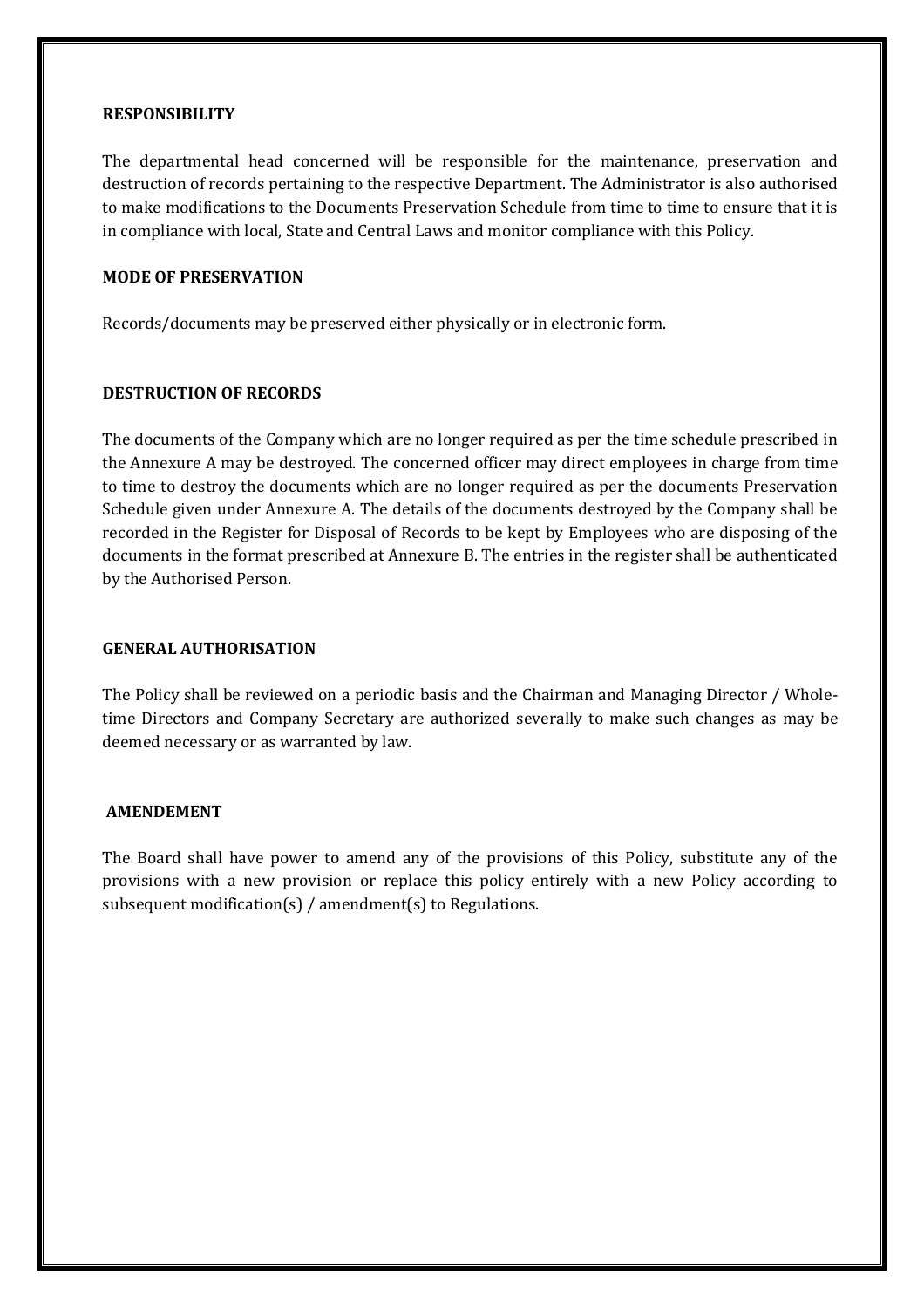# ANNEXURE – A

# **DOCUMENTS PRESERVATION SCHEDULE**

# **Indicative List**

## **PERMANENT PRESERVATION:**

- $\checkmark$  Common Seal,
- $\checkmark$  Minutes books of Board, General Meetings and Committee Meetings,
- $\checkmark$  Statutory Registers,
- $\checkmark$  Statutory Forms except for routine compliance,
- $\checkmark$  License and Permissions,
- $\checkmark$  Scrutinizer's Report,
- $\checkmark$  Annual Audit Reports and Financial Statements
- $\checkmark$  Register of Members and
- $\checkmark$  Index of Members.

# **TEMPORARY PRESERVATION UPTO 8 YEARS:**

- $\checkmark$  Annual Returns,
- $\checkmark$  Board Agenda and supporting documents,
- $\checkmark$  Attendance Register,
- $\checkmark$  Office copies of Notice of General Meeting and related papers,
- $\checkmark$  Office copies of Notice of Board Meeting / Committee Meeting, Notes on Agenda and other related papers,
- $\checkmark$  All notices pertaining to disclosure of interest of directors,
- $\checkmark$  Instrument creating a charge or modification,
- $\checkmark$  Books of accounts, financial statements etc. and
- $\checkmark$  Register of debenture holders or any other security holders.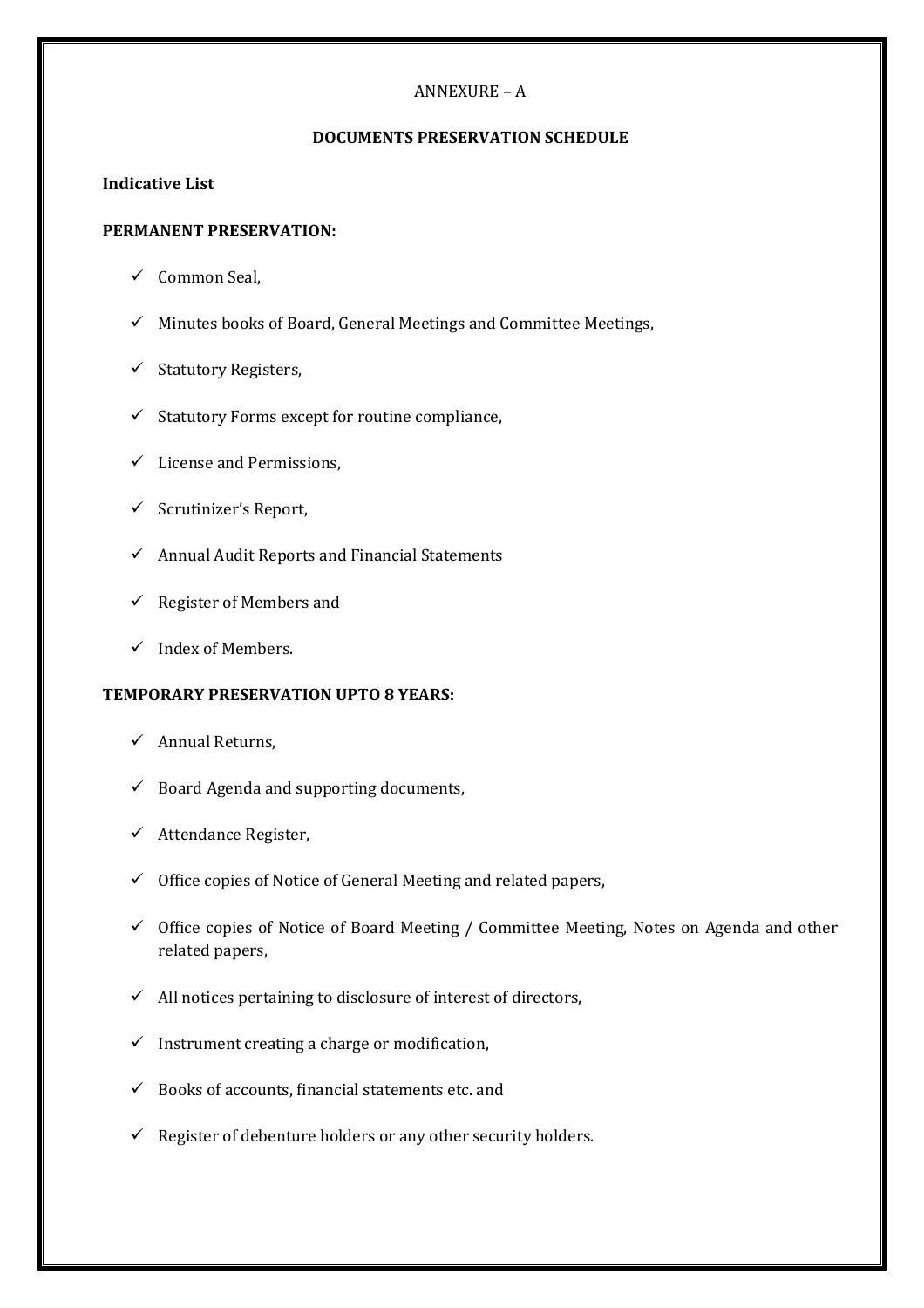# **Others**

Including Tax records, Finance records, Insurance Records, Employee Records as and when required should be preserved according to the internal norms of the Organization.